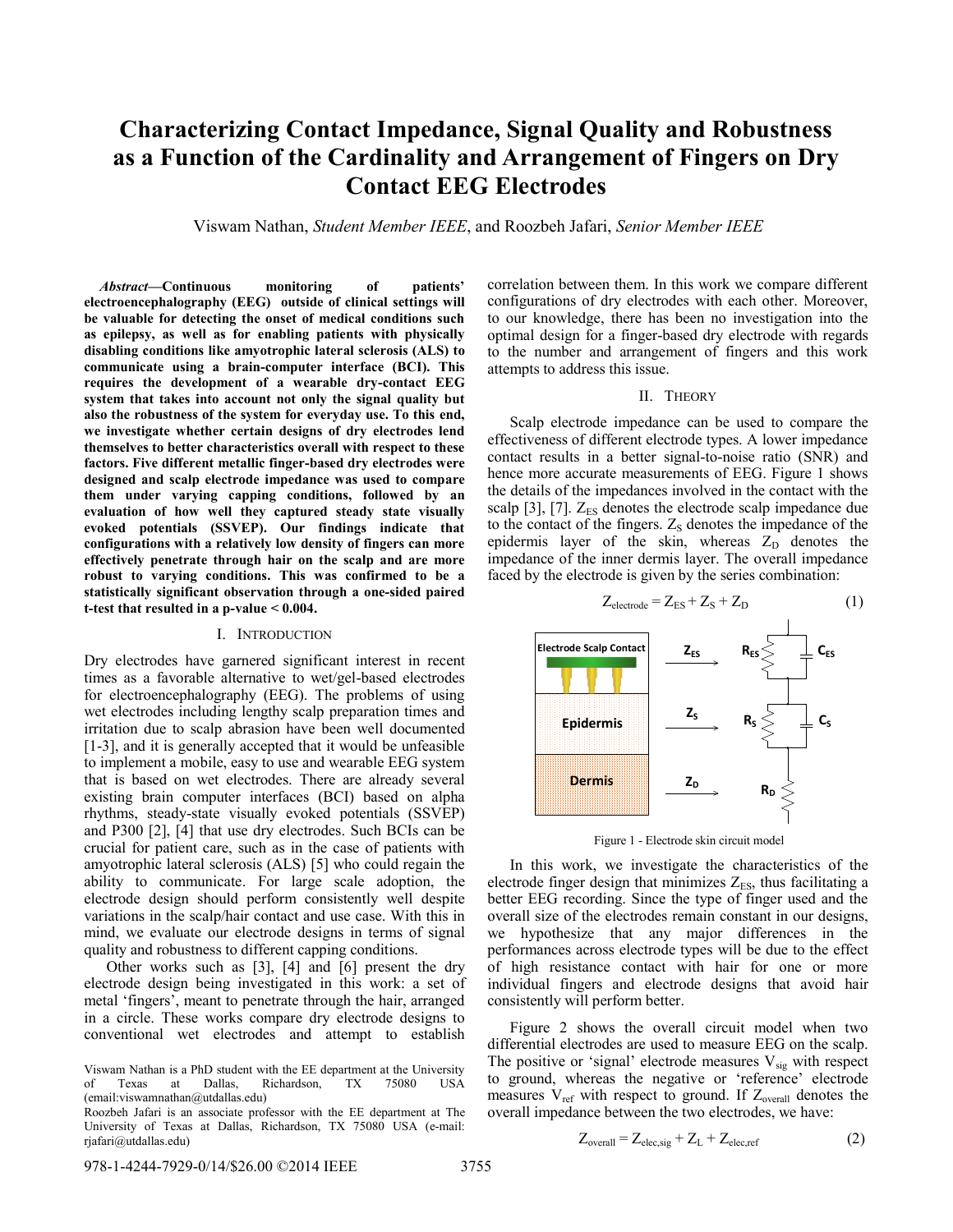The first term  $Z_{elec,sig}$  gives the impedance faced by the signal electrode, which is the same as  $Z_{\text{electrode}}$  in (1). Similarly,  $Z_{elec,ref}$  refers to the impedance faced by the reference electrode. In this work, the type of dry electrode used as the signal electrode is varied, but the reference electrode is always a pre-gelled adhesive patch electrode.



Figure 2 - Scalp impedance circuit with signal and reference electrodes

Consequently, in the model for the reference electrode, instead of the finger impedance  $Z_{ES}$  we have the impedance of the gel,  $Z_G$ . So we can re-write (2) as:

$$
Z_{\text{overall}} = (Z_{\text{ES}} + Z_{\text{S}} + Z_{\text{D}}) + Z_{\text{L}} + (Z_{\text{G}} + Z_{\text{S}} + Z_{\text{D}}) \tag{3}
$$

The additional term  $Z_L$  represents the impedance of the length of scalp between the two electrodes, thus completing the circuit. Using an adhesive electrode for the reference is evidently not feasible for a wearable EEG system, however for the purposes of comparing different types of dry electrodes we did not want to introduce the uncertainty of using a dry electrode for the reference as well. We assume all impedances except  $Z_{ES}$  described in (3) remain constant during experiments for the different dry signal electrodes.

Figure 3(a-e) shows the five different electrode configurations evaluated in this work. For all the electrode designs, the distance from the center to the outermost ring of fingers remains constant at 7.21mm. We used spring loaded fingers of height 4.5mm for all the designs. We also compared our designs to the state-of-the-art g.SAHARA dry electrode by g.tec shown in Figure 3(f) to ensure that the

results from our custom designed electrodes are comparable to that of a commercially available one.

## III. METHODOLOGY

## *A. Impedance Excitation Response*

To estimate scalp electrode impedance, we inject current at the signal electrode, shown as  $I_a$  in Figure 2. When this applied current is a sinusoid of known frequency  $f_0$  then the frequency response of  $V_{out}$  at  $f_0$  is dominated by the voltage drop across the impedance of the circuit due to the injected I<sup>a</sup> . The power spectral peak of the signal  $V_{out}$  at  $f_0$  is hereby termed the 'impedance excitation response', and is directly proportional to the impedance faced by the current I<sub>a</sub>.

## *B. Common Mode Rejection*

Another indirect measure of the scalp electrode contact is the common mode rejection ratio (CMRR) of the circuit described in Figure 2. CMRR is a measure of how well the differential amplifier can reject signals that are common to both  $V_{sig}$  and  $V_{ref}$  as these are typically comprised of uniformly received sources of noise or other undesirable signals. In our experiments, the reference electrode is always an adhesive electrode with 'ideal' skin contact. This means that the relatively higher impedance coupling of the dry signal electrode results in an impedance mismatch with the reference electrode which in turn causes an increase of the common mode at the final output [9]. In other words, as the skin contact of the dry electrode gets better, and matches that of the ideal wet contact reference, the CMRR of the circuit improves. Thus the scalp electrode contact being investigated is strongly correlated with the concept of CMRR. It must be noted that in order to measure the true CMRR of the system dry electrodes must be used for both signal and reference. However, in this work the focus is on the contact quality of the electrodes and CMRR is merely being used as a secondary measure to support the results of impedance excitation response. Using a wet electrode for reference is essential if we are to make CMRR analogous to impedance excitation response. In our setup an AC square wave of known frequency is added to the common mode (shown as  $V_{cm}$  in Figure 2). A mismatch in contact between electrodes would result in an increased presence of the known common mode signal in the output voltage  $V_{out}$ . The power at the known square wave frequency in  $V_{out}$  is inversely proportional to the CMRR, which means that it is directly proportional to the impedance faced by the signal electrode.



Figure  $3 - (a)$  Circle 20: Outer ring of 16 fingers and an inner ring of 4 fingers (b) Circle 17: Outer ring of 16 fingers and one finger at center (c) Spread12: Outer ring of 8 fingers and an inner ring of 4 fingers (d) Center 9: Outer ring of 8 fingers and one finger at center (e) Default 8: Outer ring of 8 fingers (f) g.Sahara: Dry electrode by g.tec $[9]$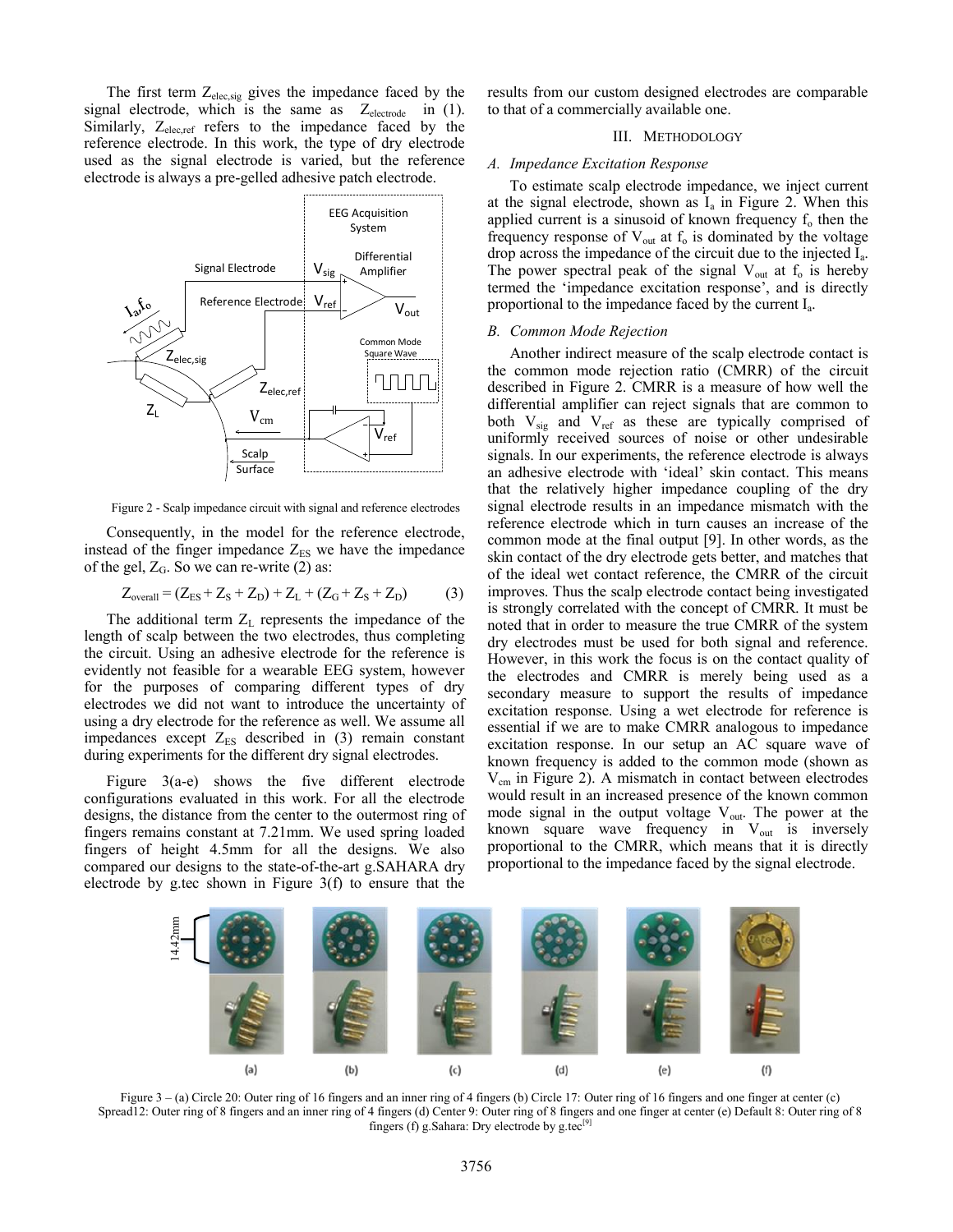## IV. EXPERIMENTAL SETUP

## *A. Impedance Measurement on Scalp*

We defined three different use cases:

- No Adjust: The EEG cap is put on and no efforts are made to adjust the contact of the electrode
- Adjust: After putting on the cap, the electrode is twisted and pushed downwards in an effort to penetrate through the hair and make good contact
- Headband: As well as making efforts to penetrate the electrode through hair, we add a tight headband on top of the electrode to provide an additional downward push throughout for optimal contact.

The reasoning behind defining these three use cases was to determine whether certain electrode designs would exhibit more robustness in the face of varying capping scenarios.

A custom platform incorporating the TI ADS1299 EEG front end was used for data collection. One trial of the experiment consisted of about 10 seconds of current injection, with the impedance excitation response collected for each of the 10-second trials under each of the three use cases defined above. Three such trials were conducted for each electrode type in both the temporal FT8 position and the frontal AFZ position according to the 10-20 electrode placement system [10]. The cap was taken off and the hair was readjusted between trials to randomize the contact each time. The impedance excitation response was collected on six subjects, with varying amounts of hair across subjects. A 24nA sinusoidal AC current at a frequency of 30.5Hz was injected and the peak of the power spectral density (PSD) estimate at that frequency was taken as the impedance excitation response in units of  $mV^2/Hz$ . This in-band frequency is a constraint of the hardware being used; the current injection circuits are internal to the ADS1299 chip and the frequency of current injection is fixed to be in-band.

## *B. SSVEP SNR and CMRR Measurement*

SSVEPs are the brain's response to the subject being presented with a visual stimulus flashing at a regular frequency. When the subject focuses on the flashing object, such as an LED, the EEG signals originating in the occipital region assume a marked frequency response that matches the frequency of the flashing [11]. One session of SSVEP data consisted of 4 separate trials of 10 seconds each with the subject fixating on the target flashing LED (18Hz frequency). Three such sessions were collected for each electrode type, with the cap taken off and put back on between sessions to randomize the contact. The data was collected for seven subjects in the 'Headband' case for the best possible contact scenario. There was only one signal electrode placed at the occipital location OZ, referenced to an adhesive patch at the right mastoid. Successfully captured SSVEPs would result in a peak in the PSD of the EEG data at the target frequency for each subject. For SSVEP, SNR was defined as the ratio of the target frequency PSD peak to the peaks in the nearby nontarget frequencies. A higher SNR will make it easier to classify the subject's EEG response in an online BCI. In addition, the common mode square wave of 6mV amplitude was added at 61Hz throughout the tests and the PSD peak at this frequency was noted as the common mode signal power

measured in units of  $\mu V^2 / Hz$ . Since the common mode injection is done by our own custom circuit, the frequency of the signal is controllable and is set to be out-of-band for measurements simultaneously with EEG.

### *C. Impedance Measurement on Forearm*

The impedance excitation response was measured with the signal electrode on the forearm in an area with little to no hair for seven subjects in order to confirm the effect of hair on the electrodes.

#### V. DISCUSSION OF RESULTS

## *A. Scalp Impedance Measurement*

Tables I and II show the average impedance excitation responses (defined in Section III A) for the different electrode types at the FT8 and AFZ scalp locations respectively. The data is ordered according to the three use cases: 'No Adjust', 'Adjust' and 'Headband' defined in Section IV A.

TABLE I: Average impedance excitation response at FT8

|                       | <b>Average Impedance Excitation Response</b><br>$(mV^2/Hz)$ |               |                 |
|-----------------------|-------------------------------------------------------------|---------------|-----------------|
| <b>Electrode Type</b> | No Adjust                                                   | <b>Adjust</b> | <b>Headband</b> |
| Default 8             | 5,637.5                                                     | 1,591.3       | 311.3           |
| Center 9              | 8,663.5                                                     | 1,923.1       | 287.0           |
| Spread 12             | 8,895.9                                                     | 2,102.5       | 174.8           |
| Circle 17             | 21,617.3                                                    | 7,679.6       | 470.3           |
| Circle 20             | 46,327.5                                                    | 19,853.5      | 1,029.4         |
| g.SAHARA              | 9,037.6                                                     | 3,059.8       | 511.4           |

TABLE II: Average impedance excitation response at AFZ

|                       | <b>Average Impedance Excitation Response</b><br>$(mV^2/Hz)$ |               |                 |
|-----------------------|-------------------------------------------------------------|---------------|-----------------|
| <b>Electrode Type</b> | No Adjust                                                   | <b>Adjust</b> | <b>Headband</b> |
| Default 8             | 6,812.7                                                     | 1,753.61      | 268.2           |
| Center 9              | 9,822.0                                                     | 831.4         | 67.9            |
| Spread 12             | 6,046.5                                                     | 738.9         | 38.3            |
| Circle 17             | 28,294.4                                                    | 4,420.1       | 692.5           |
| Circle 20             | 68,994.5                                                    | 8,026.9       | 376.0           |
| g.SAHARA              | 10,157.2                                                    | 3,864.9       | 150.8           |

For both the scalp locations, the electrodes with lower density of fingers show better impedances in all use cases. When comparing the high density electrodes' (Circle 17 and Circle 20) impedance samples with those of the remaining low density electrodes, the one-sided t-test showed a p-value < 0.004, thus rejecting the null hypothesis that the lower density fingers show equal or higher impedance. This can be considered a statistically significant result since there are more than 100 samples of impedance for each electrode type when the data from all subjects and capping conditions is aggregated. It can also be observed that the higher density configurations show exceptionally high impedance excitation responses for the 'No Adjust' case and these responses are drastically reduced for the 'Headband' case. Repeating the above one-sided t-test for only the 'No Adjust' impedance data yields p-values  $\leq 0.005$  when comparing low vs high density fingers, whereas using only 'Headband' impedance